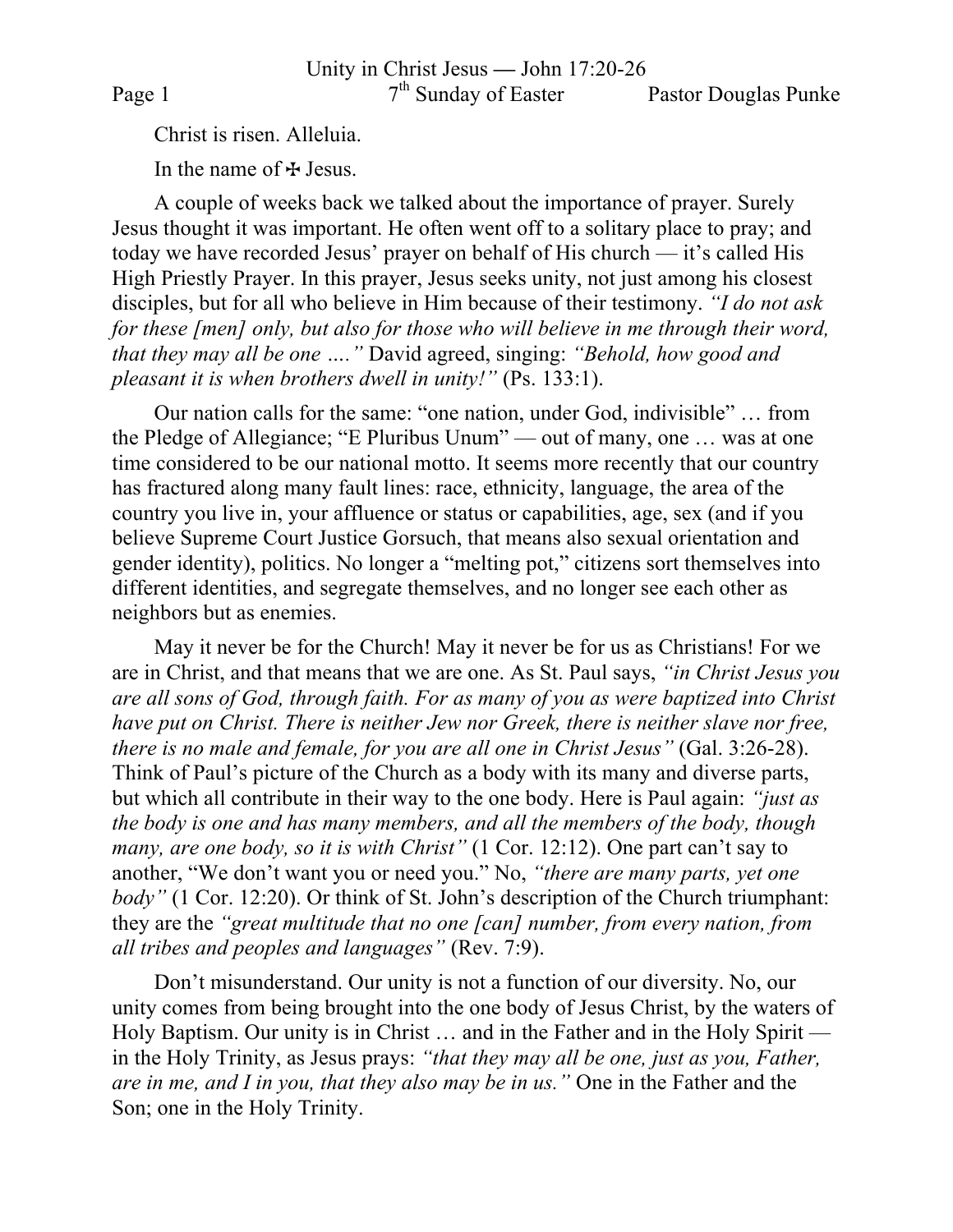Unity in Christ Jesus **—** John 17:20-26 Page 2 7<sup>th</sup> Sunday of Easter Pastor Douglas Punke Now, to be sure, you and I have another oneness with each other and the world around us. We have a oneness in Adam — in the sin that we have inherited from him and in the penalty for that sin and our own — death. In Adam all die, for all have sinned (Rom. 5:12). Obviously Jesus doesn't pray for that kind of oneness, a unity of disobedience. Shall *"we continue to sin …?"* St. Paul asks. *"By no means,"* he answers as he points us again to our union with Christ in baptism. (Rom. 6:1-2). No, the common thread of our unity is not our sinful flesh or our sinful actions. Our unity is in Jesus, the Son, and in the Father; it is in the Holy Trinity.

So how does this unity come? It comes as gift through the glory of Jesus. Jesus says, *"The glory that you have given me I have given to them, that they may be one even as we are one, I in them and you in me, that they may become perfectly one."*

But Jesus' glory is not what we expect, for we look to His outward glory, and not God hidden in lowliness, weakness, and suffering. Jesus' glory is found in incarnation, taking on a servant's form, and in His obedience to cross and death. Jesus' glory is found in His doing the Father's will, fulfilling His purpose: *"Father, glorify your name." "I have glorified it, and I will glorify it again." "Now is the judgment of this world; now will the ruler of this world be cast out. And I, when I am lifted up from the earth, will draw all people to myself.' He said this to show by what kind of death he was going to die"* (John 12:28, 31-32).

So He draws us unto Himself, when we see the glory of the Son lifted up on the tree of the cross, proclaimed as Christ the crucified, and we believe in Him. By this same glory of the Father was Jesus raised back to life again, and by this same glory we are raised again to a new life in Jesus, and we are given Jesus' glory that we may all be one, Him in us, and we in the Holy Trinity. We could not have received such a blessing had He not assumed our flesh, had He not gone to the cross for the sins of the world, had He not been raised from death to life and burst forth from His tomb.

Again, this oneness comes to us in the blessed waters of Holy Baptism: one in Jesus; one in the Father; and one in the Spirit, for this is the name included in the water that is poured over you: Father, Son, and Holy Spirit. Listen to St. Paul again: *"In one Spirit we were all baptized into one body—Jews or Greeks, slaves or free—and all were made to drink of one Spirit"* (1 Cor. 12:13).

This is the vertical dimension of our unity: being one in Jesus means being one with the Holy Trinity. But there's also a horizontal dimension to being one in Jesus: God making us one with each other. This unity, too, comes not by our doing or striving, but by God's grace. The reality is that all who are baptized and believe in Jesus as their savior are one!